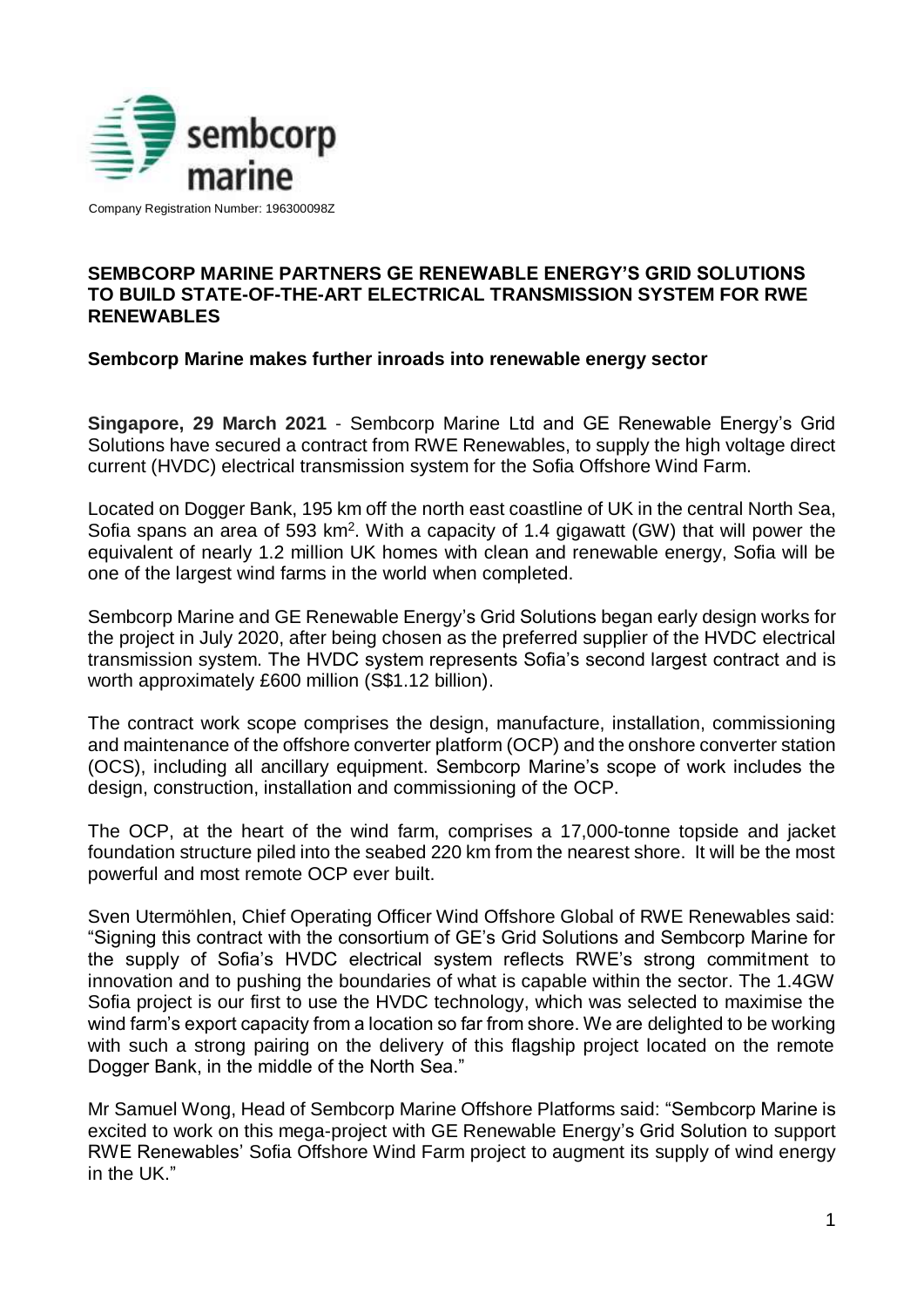"We are grateful to RWE for its vote of confidence in Sembcorp Marine's capabilities and outstanding track record of delivering offshore platforms to major field developments in Europe and Asia. As we move from early design work to the next phase of this groundbreaking project, we are committed to drive design, engineering and operational excellence and deep value creation for our customer, added Mr Wong."

"As the HVDC consortium leader for the Sofia Offshore Wind Farm, we are excited to move ahead with this project," said Raj Iyer, Grid Integration Leader at GE's Grid Solutions. "The award of Sofia and operational success of [DolWin3](https://www.gegridsolutions.com/press/gepress/ge_implements_successful_upgrades_on_the_offshore_converter_platform_dolwin_gamma_in_north_sea.htm) offshore wind HVDC last year are evidence that GE's [Voltage Source Converter technology](https://www.gegridsolutions.com/systems_services/catalog/hvdc/files/vsc-scheme-r002.pdf) is now well established, and that GE has the ability to commercially deliver on this latest and most advanced HVDC technology.''

# **Towards a sustainable future**

With this contract win, Sembcorp Marine strengthens its position in the renewable energy segment, validating its strategy to transform itself into an innovative engineering solutions provider in the offshore, marine and energy industries with a focus on sustainability.

Sembcorp Marine President & CEO, Mr Wong Weng Sun said: "In keeping with the global shift towards a cleaner and greener energy mix, Sembcorp Marine has proactively diversified into cleaner, greener and renewable energy solutions since 2015. We have made strategic investments to augment our world-class assets, engineering talent and technological bench strength to position Sembcorp Marine in the centre of the fundamental shift to a low-carbon economy."

Construction of the offshore converter platform by Sembcorp Marine will start this year with delivery and installation at the Wind Farm site in 2023.



*Artist's impression of Sofia Wind Farm's HVDC offshore converter platform*

#### **Editor's Notes**

Please click [here](https://drive.google.com/drive/folders/1RVx-e7OyqrgdCK5XUsRZeD578EQpA4bl?usp=sharing) to download high-resolution version of the above image.